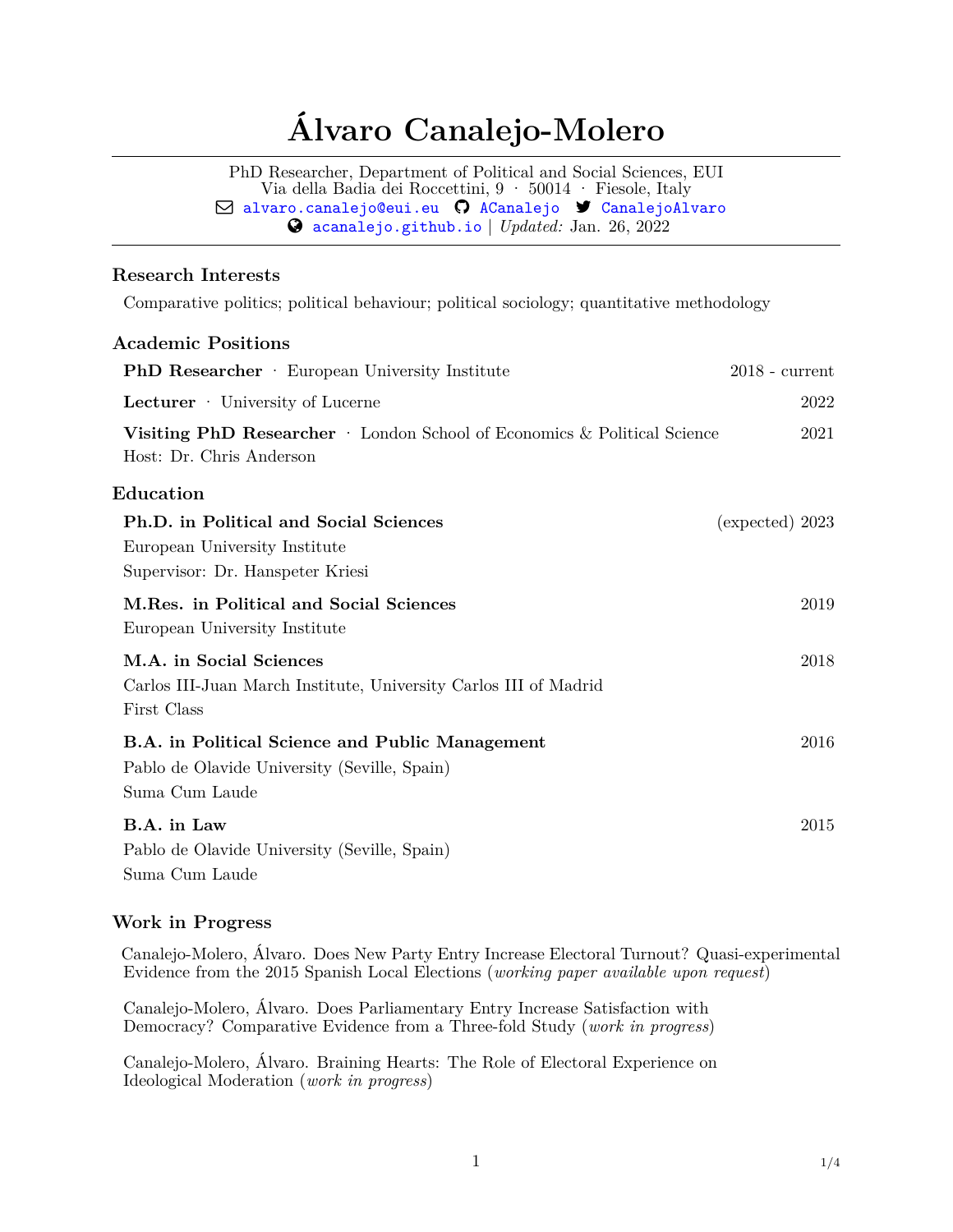# **Conference & Seminar's Presentations**

| Research Workshop in European Studies<br>London, LSE                                                                                                                                                                      |                  | 2021 |
|---------------------------------------------------------------------------------------------------------------------------------------------------------------------------------------------------------------------------|------------------|------|
| 11th Annual Conference of the European Political Science Association (EPSA)<br>Online                                                                                                                                     |                  | 2021 |
| 12th European Graduate Network Conference<br>Online                                                                                                                                                                       |                  | 2021 |
| The Transformation of European Politics Workshop<br>Online                                                                                                                                                                |                  | 2020 |
| 6th Leuven-Montréal Winter School on Elections<br>Montréal, University of Montréal                                                                                                                                        |                  | 2020 |
| Political Behaviour Colloquium<br>Florence, EUI                                                                                                                                                                           |                  | 2020 |
| 1st Spanish Congress of the European Social Survey<br>Madrid, UC3M                                                                                                                                                        |                  | 2018 |
| Teaching                                                                                                                                                                                                                  |                  |      |
| Comparative Western European Party Systems: Continuity and Change<br>University of Lucerne                                                                                                                                | Spring term 2022 |      |
| <b>Additional Research Experience</b>                                                                                                                                                                                     |                  |      |
| Research Assistant · SOLID                                                                                                                                                                                                | $2020 - 2021$    |      |
| ERC Synergy Grant. PIs: Hanspeter Kriesi (EUI), WaltraudSchelkle (LSE),<br>and Maurizio Ferrera (UniMi).                                                                                                                  |                  |      |
| Research Assistant · POLCON                                                                                                                                                                                               | $2019 - 2020$    |      |
| ERC Advanced Grant. PIs: Hanspeter Kriesi (EUI).                                                                                                                                                                          |                  |      |
| Research Assistant · EUANDI2019<br>European Union's Rights, Equality and Citizenship Programme 2014 - 2020.<br>PIs: Lorenzo Cicchi (EUI), Diego Garzia (UNILU), Alexander H. Trechsel (UNILU)<br>and Elie Michel (UNILU). |                  | 2019 |
| Research Internship $\cdot$ <i>i</i> . Por qué odiamos la politica?<br>Center of Andalusian Studies (CEA). PIs: Ernesto Ganuza (IESA-CSIC)<br>and Joan Font (IESA-CSIC).                                                  |                  | 2015 |
| Research Collaborator · Parlamentations y Sociedad<br>Spanish Ministry of Economy. PIs: Xavier Coller (UPO).                                                                                                              |                  | 2015 |
| Research Collaborator · ICOSOP<br>Andalusian Government. PIs: Xavier Coller (UPO)<br>and Jean Baptiste Harguideguy (UPO).                                                                                                 |                  | 2014 |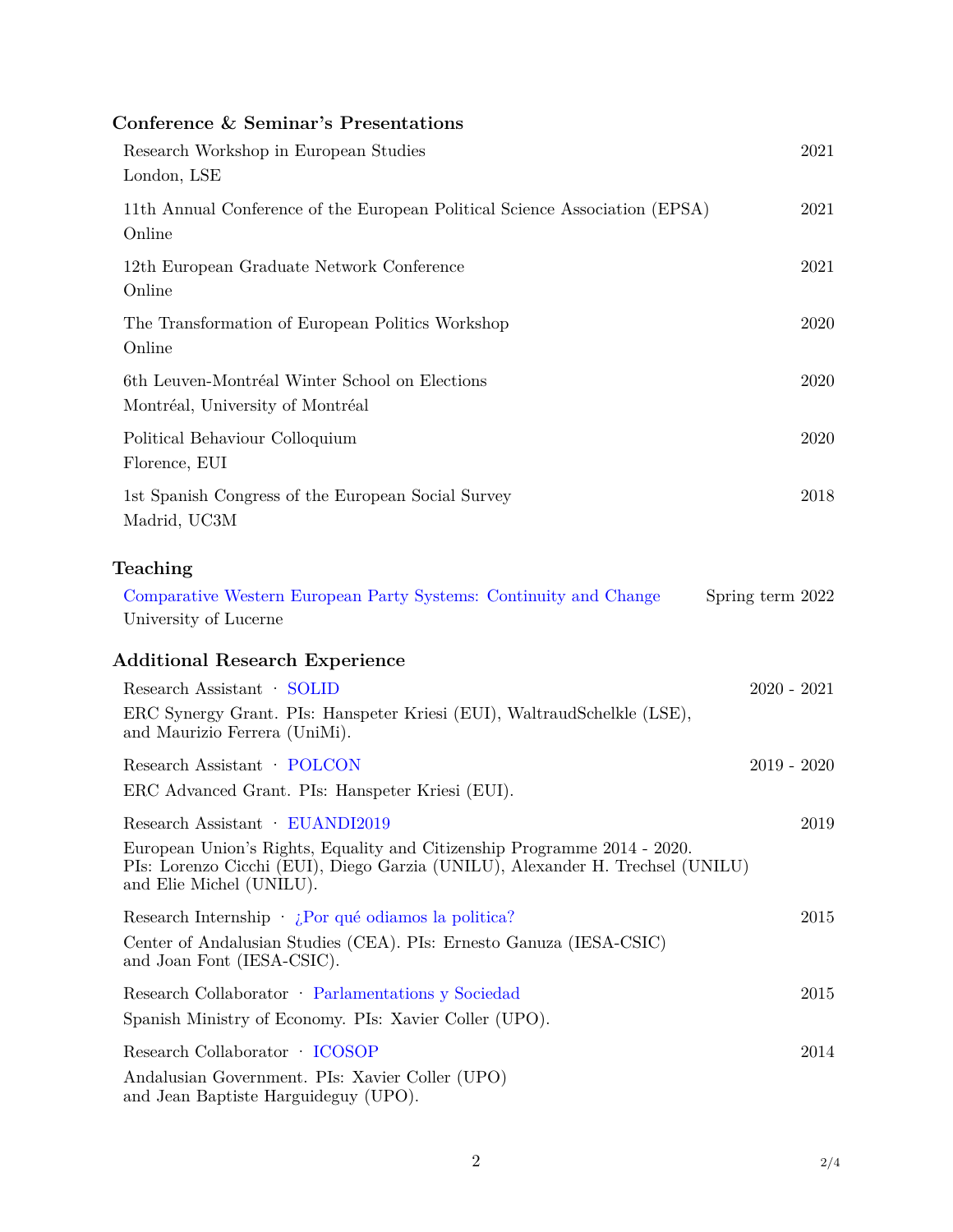| <b>Complementary Academic Formation</b>                                                                 |               |
|---------------------------------------------------------------------------------------------------------|---------------|
| Introduction to Teaching in Higher Education<br>European University Institute                           | 2020          |
| 6th Leuven-Montréal Winter School on Elections<br>University of Montréal (Canada)                       | 2020          |
| RECSM-UPF Summer School in Survey Methodology<br>Pompeu-Fabra University (Barcelona, Spain)             | 2019          |
| Scholarships & Awards                                                                                   |               |
| Erasmus + Scholarship for Visiting PhDs<br>European Comission                                           | 2021          |
| 'Salvador de Madariaga' predoctoral Scholarship<br>Spanish Ministry of Education and European Comission | $2018 - 2022$ |
| UC3M scholarship of excellence for graduate studies<br>University Carlos III of Madrid (Spain)          | $2017 - 2018$ |
| Best GPA of the Promotion Award<br>University Pablo de Olavide (Spain)                                  | 2016          |
| Grant for Beginner Researchers<br>University Pablo de Olavide (Spain)                                   | 2014          |
| Best GPA of the Promotion at the First Course Award<br>University Pablo de Olavide (Spain)              | 2011          |
| <b>Professional Service</b>                                                                             |               |
| Chair of the panel <i>Electoral Rules and Voter Turnout</i><br>11th EPSA                                | 2021          |
| Co-organiser of the Political Behaviour Colloquium<br>European University Institute                     | $2020 - 2021$ |
| <b>Technical Skills</b>                                                                                 |               |
| Programming Languages: R (advanced), Python (beginer)                                                   |               |
| <b>Statistical Softwares: RStudio, Stata, SPSS, Excel</b>                                               |               |
| <b>Surveys: Qualtrics, KoBoToolbox</b>                                                                  |               |
| Version Control System: GitHub                                                                          |               |
| Text Processors: RMarkdown, LATFX, Office                                                               |               |
| Reference Management: Mendeley                                                                          |               |
| Languages                                                                                               |               |

Spanish (native)